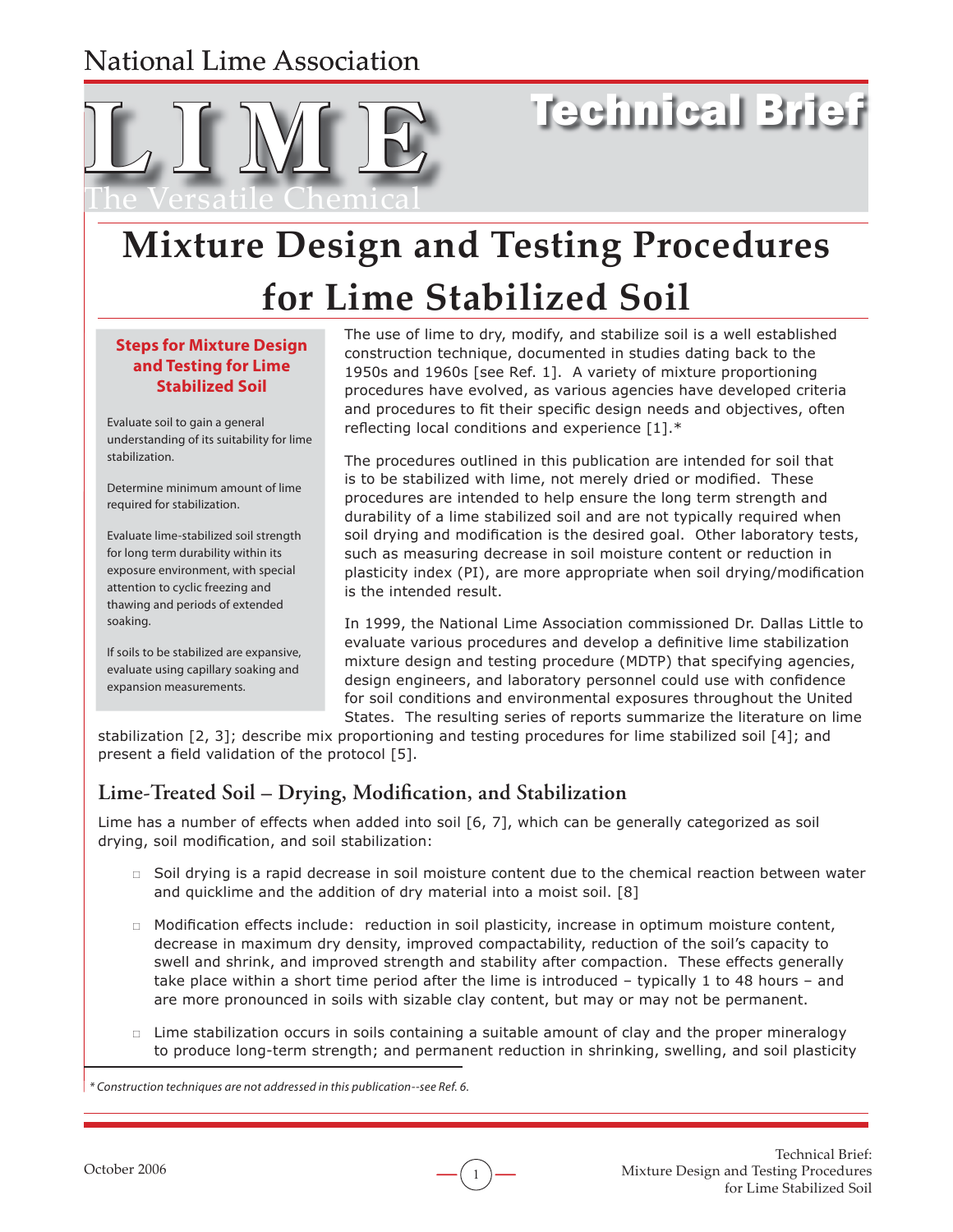with adequate durability to resist the detrimental effects of cyclic freezing and thawing and prolonged soaking. Lime stabilization occurs over a longer time period of "curing." The effects of lime stabilization are typically measured after 28 days or longer, but can be accelerated by increasing the soil temperature during the curing period. A soil that is lime stabilized also experiences the effects of soil drying and modification.

#### **Lime Stabilization Mix Design and Testing Procedures**

The procedures outlined in this document are to evaluate if a soil can be stabilized with lime and, if so, determine the minimum amount of lime required for long-term strength, durability and the other desired properties of the stabilized soil. This is achieved by:

- $\Box$  Initially evaluating the soil to gain a general understanding of its suitability for lime stabilization.
- $\Box$  Determining the minimum amount of lime required for stabilization.
- $\Box$  Evaluating the lime-stabilized soil strength for long term durability within its exposure environment, with special attention to cyclic freezing and thawing and periods of extended soaking.
- $\Box$  If the soils to be stabilized are expansive, evaluate using capillary soaking and expansion measurements.

## **Steps for Mixture Design and Testing for Lime Stabilized Soil**



#### **Step 1 – Initial Soil Evaluation**

**Purpose:** Evaluate key soil characteristics as an initial step to determine if it is suitable for lime stabilization.

**Procedure:** Use ASTM C136 [10] procedures to determine the amount of soil passing the 75 micron (75-μm) screen and ASTM D 4318 (wet method) [11] to determine the soil plasticity index (PI).

**Criteria:** Generally, soil with at least 25% passing a 75 micron screen and having a PI of 10 or greater are candidates for lime stabilization. Some soils with lower PI can be successfully stabilized with lime, provided the pH and strength criteria described in this document can be satisfied.

**Additional Considerations:** Soil with organics content above 1-2% by weight as determined by ASTM D 2974 [12] may be incapable of achieving the desired unconfined compressive strength for lime stabilized soil (Step 6) [13]. Soils containing soluble sulfates greater than 0.3% can be successfully stabilized with lime, but may require special precautions (see NLA's "Technical Memorandum – Guidelines for Stabilization of Soils Containing Sulfates" Ref. 14 for more information).

## **Step 2 – Determine the Approximate Lime Demand**

**Purpose:** Determine the minimum amount of lime required for stabilization.

**Procedure:** Use ASTM D 6276 [15] procedures. This is also known as the "Eades-Grim" test.

2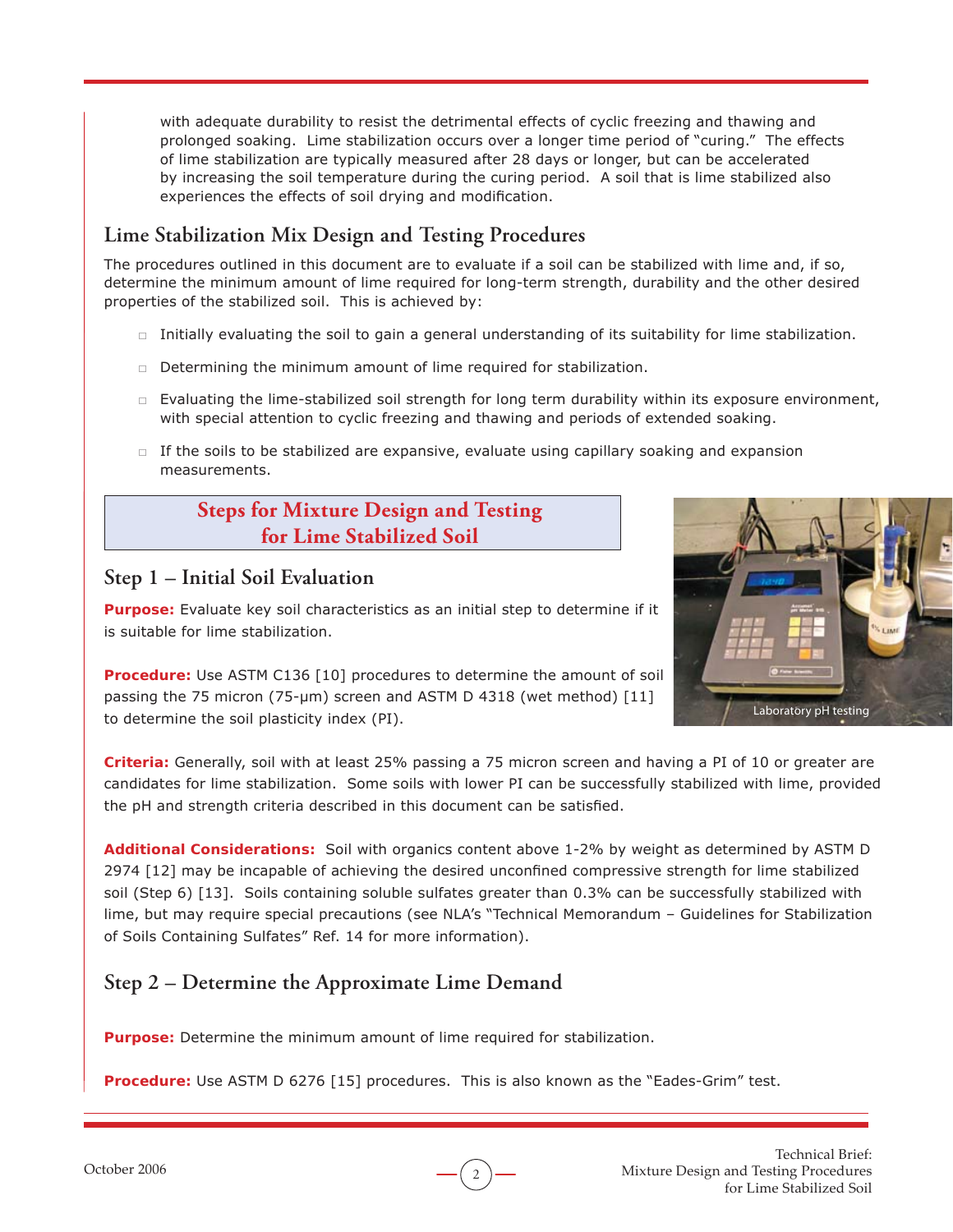**Criteria:** The lowest percentage of lime in soil that produces a laboratory pH of 12.4 [flat section of the pH vs. lime percentage curve produced by the test] is the minimum lime percentage for stabilizing the soil.

**Additional Considerations:** ASTM D 6276 has additional provisions for cases in which the measured laboratory pH is 12.3 or less. Note that lime can react with moisture and carbon dioxide. Careful storage is required to maintain lime's integrity and produce reliable results.



## **Step 3 – Determine Optimum Moisture Content and Maximum Dry Density of the Lime-Treated Soil**

**Purpose:** Determine optimum moisture content (OMC) and maximum dry density (MDD) of the soil after lime has been added. This is necessary because adding lime will change the soil's OMC and MDD.



**Procedure:** Make a mixture of soil, lime, and water at the minimum percentage of lime as determined from Step 2 (Eades-Grim test), using a water content of OMC + 2-3%. Seal the mixture in an airtight, moisture proof bag stored at room temperature for 1-24 hours. Determine the OMC and MDD of the mixture using ASTM D 698 procedures (standard compaction effort) [16].

**Criteria:** Determine the OMC and MDD for Step 4.

**Additional Considerations:** When using quicklime, the mixture should be stored for 20-24 hours to ensure hydration.

## Step 4 – Fabricate Unconfined Compressive Strength (UCS) Specimens

**Purpose:** Fabricate test specimens for UCS testing (Step 6).

**Procedure:** Using ASTM D 5102 [17] procedure B, fabricate a minimum of two test specimens of lime, soil and water using the amount (percentage) of lime determined from Step 2 at the OMC  $(± 1\%)$  as determined from Step 3. The soillime-water mixture should be stored in an airtight, waterproof bag for 1-24 hours prior to fabricating the test specimens.

3

**Desired Result:** A minimum of two specimens for UCS testing.



Technical Brief: Mixture Design and Testing Procedures for Lime Stabilized Soil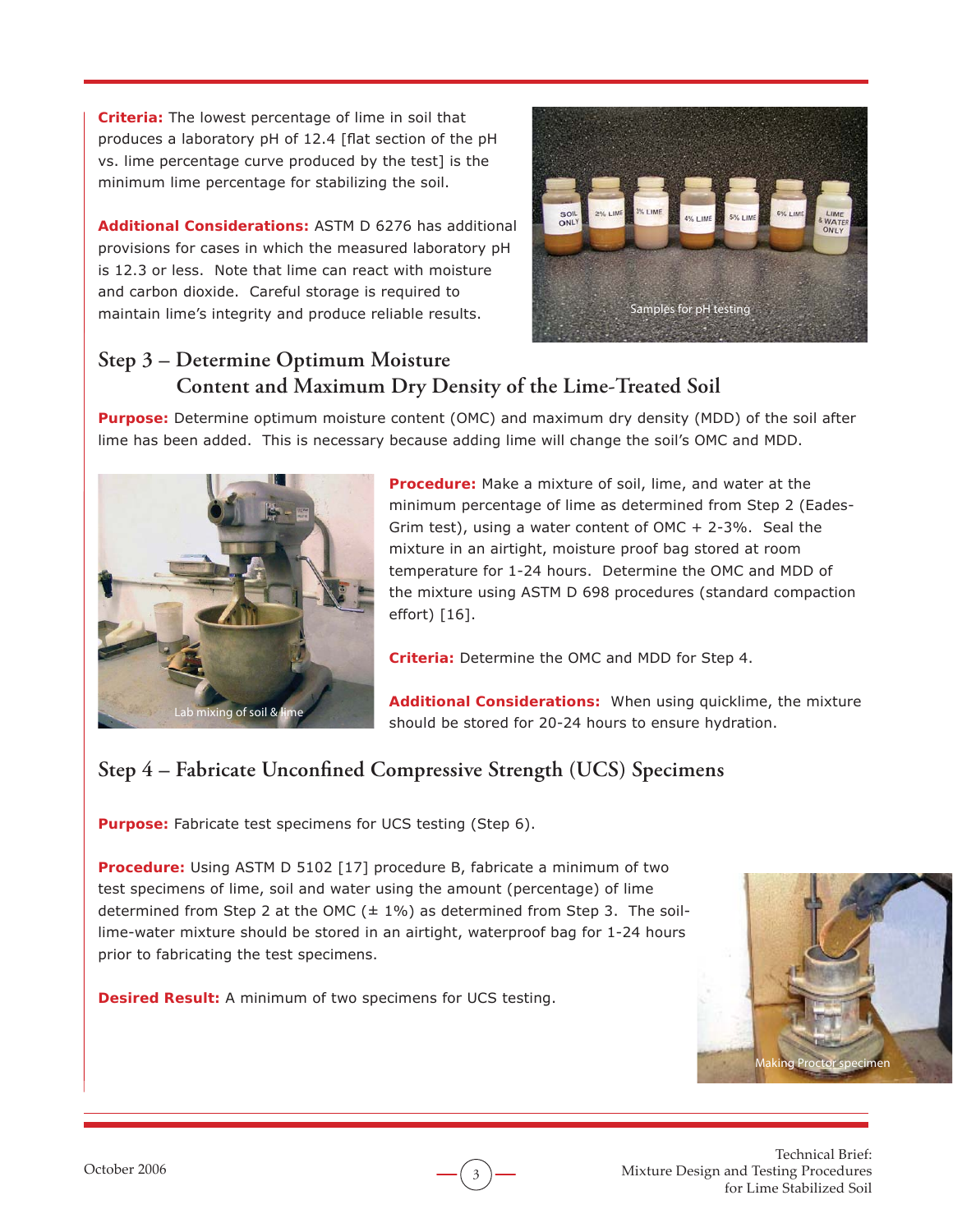**Additional Considerations:** When using quicklime, the mixture should be stored for 20-24 hours to ensure hydration. Additional specimens may be fabricated if additional testing is desired. In some cases it may be advisable to make test specimens at higher lime content(s) than that determined from ASTM D 6276 testing (Step 2). These additional specimens can be used to determine the UCS of lime-soil-water mixtures at higher lime contents. For instance, if ASTM D 6276 testing (Step 2) indicates that 4% lime is needed, additional UCS testing could be done at 5% and 6% lime to ensure that the UCS criteria (Step 6) is also achieved.

#### Step 5 – Cure and Condition the Unconfined Compressive Strength (UCS) Specimens

Purpose: Approximate, in an accelerated manner, field curing and moisture conditions.

**Procedure:** Immediately following the fabrication of the test specimens, wrap the specimens in plastic wrap and seal in an airtight, moisture proof bag. Cure the specimens for 7 days at 40°C. Subject the specimens to a 24 hour capillary soak prior to testing.

The capillary soaking process should be done by removing the specimens from the airtight bag, then removing the plastic wrapping. The specimens are wrapped

with wet absorptive fabric and placed on a porous stone. The water level should reach the top of the stone and be in contact with the fabric wrap throughout the capillary soak process, but the soil specimen should not come directly into contact with the water.

4

**Desired Result:** A minimum of two cured and moisture conditioned specimens for UCS testing.

#### **Step 6 – Determine the Unconfined Compressive Strength (UCS) of the Cured and Moisture Conditioned Specimens**

**Purpose:** To determine the UCS of the lime-stabilized soil to ensure adequate field performance in a cyclic freezing and thawing and an extended soaking environment.

**Procedure:** Use ASTM D 5102 procedure B to determine the UCS of the cured and moisture conditioned specimens. The UCS is the average of the test results for a least two specimens.

**Criteria:** The minimum desired UCS depends on the intended use of the soil, the amount of cover material over the stabilized soil, exposure to soaking conditions, and the expected number of freezing and thawing cycles during the first winter of exposure. Suggested minimum UCS are shown in the following table.



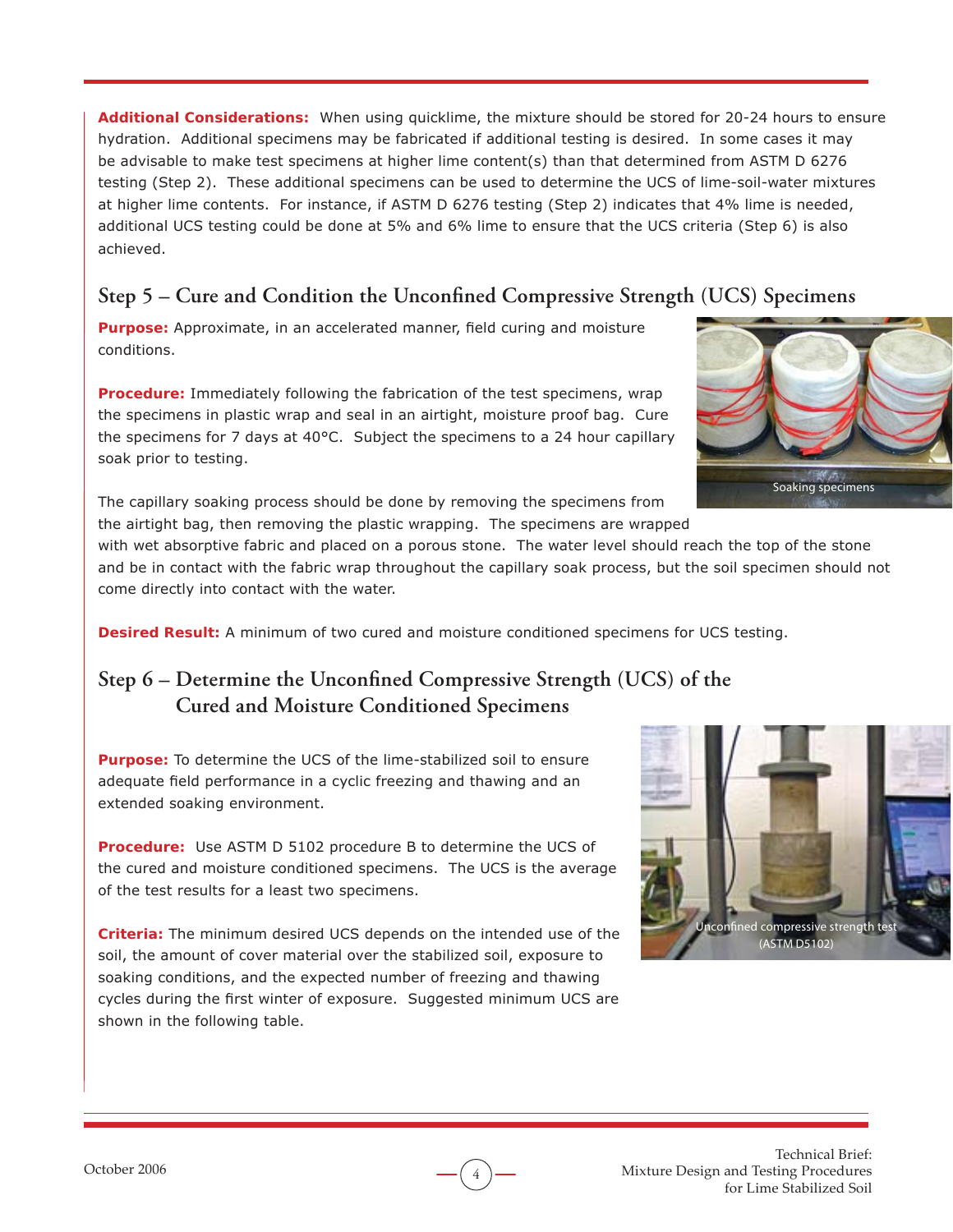| <b>Soil-Lime Mixture Unconfined Compressive</b> |                                        |                                 |          |           |
|-------------------------------------------------|----------------------------------------|---------------------------------|----------|-----------|
| <b>Strength Recommendations [18]</b>            |                                        |                                 |          |           |
|                                                 | <b>UCS</b> Recommendations for         |                                 |          |           |
| <b>Anticipated Use</b>                          | Various Anticipated Service Conditions |                                 |          |           |
|                                                 | Extended                               | Cyclic Freeze-Thaw <sup>a</sup> |          |           |
|                                                 | Soaking for                            | 3 Cycles                        | 7 Cycles | 10 Cycles |
|                                                 | 8 Days (psi)                           | (psi)                           | (psi)    | (psi)     |
| <b>Subbase</b>                                  |                                        |                                 |          |           |
| Rigid Pavement/                                 |                                        |                                 |          |           |
| Floor Slabs/                                    | 50                                     | 50                              | 90       | 120       |
| Foundations                                     |                                        |                                 |          |           |
| <b>Flexible Pavement</b>                        | 60                                     | 60                              | 100      | 130       |
| $(> 10 \text{ in.})^b$                          |                                        |                                 |          |           |
| Flexible Pavement                               | 70                                     | 70                              | 100      | 140       |
| $(8 in -10 in.)^b$                              |                                        |                                 |          |           |
| Flexible Pavement                               | 90                                     | 90                              | 130      | 160       |
| $(5 in. - 8 in.)^b$                             |                                        |                                 |          |           |
| <b>Base</b>                                     |                                        |                                 |          |           |
|                                                 | 130                                    | 130                             | 170      | 200       |
|                                                 |                                        |                                 |          |           |

*Notes:* 

*a – Number of freeze-thaw cycles expected in soil-lime layer during the 1st winter of exposure.*

*b – Total pavement thickness overlying the subbase.*

## **Step 7 – Determine the Change in Expansion Characteristics [only for expansive soils]**

**Purpose:** To evaluate the expansiveness of lime stabilized soils.

**Procedure:** Note the vertical and circumferential dimensions of the samples fabricated in Step 5 prior to performing the capillary soak. After soaking, perform new measurements using a caliper for the vertical dimension and a pi-tape for the circumference. Calculate the volume change between the initial (dry) condition and the soaked condition.

**Criteria:** Three-dimensional expansion of between 1 and 2% is commonly regarded as acceptable.

**Additional Considerations:** If the expansion exceeds the design parameter, fabricate additional samples increasing the lime content by 1 and 2% and repeat the test. If additional expansion, shrinkage, and uplift pressure data is desired, perform ASTM D3877 [19]. This step is applicable only to expansive soils.

5

#### **Other Considerations**

The procedures outlined in this document can be used to determine whether a soil can be stabilized with lime and, if so, to quantify the minimum amount of lime required to produce long-term strength, durability, and the other desired properties of a limestabilized soil. Typical construction specifications require 0.5 - 1.0 percent more lime than suggested by laboratory procedures, to account for differences between lab and field techniques (for example, field gradation vs. controlled lab pulverization) and field variability.

Other characteristics and properties of the soil, both untreated and lime-treated, may be important for engineering design, construction, and quality control. These characteristics and properties may include, for example: moisture content, moisture reduction, gradation, soil classification, Atterberg limits, organic content, soluble sulfate content, strength characteristics and indices such as CBR, modulus of resilience (Mr), modulus of subgrade reaction (k), R-value, shear strength, and bearing strength. The effect of lime to improve many of these soil properties and characteristics is often substantial, but beyond the scope of this document. They should however, be evaluated as required on a project by project basis.